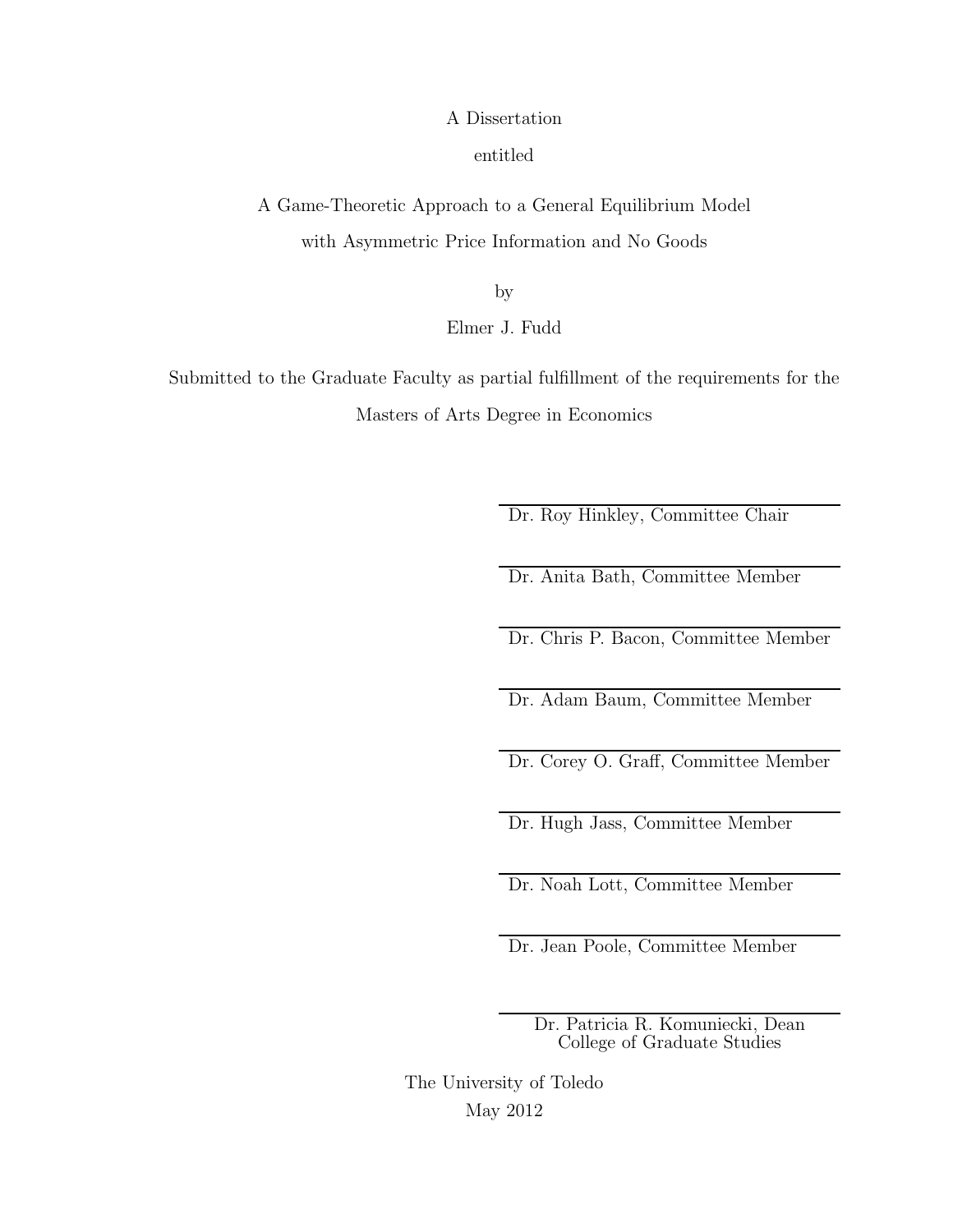Copyright 2012, Elmer J. Fudd

This document is copyrighted material. Under copyright law, no parts of this document may be reproduced without the expressed permission of the author.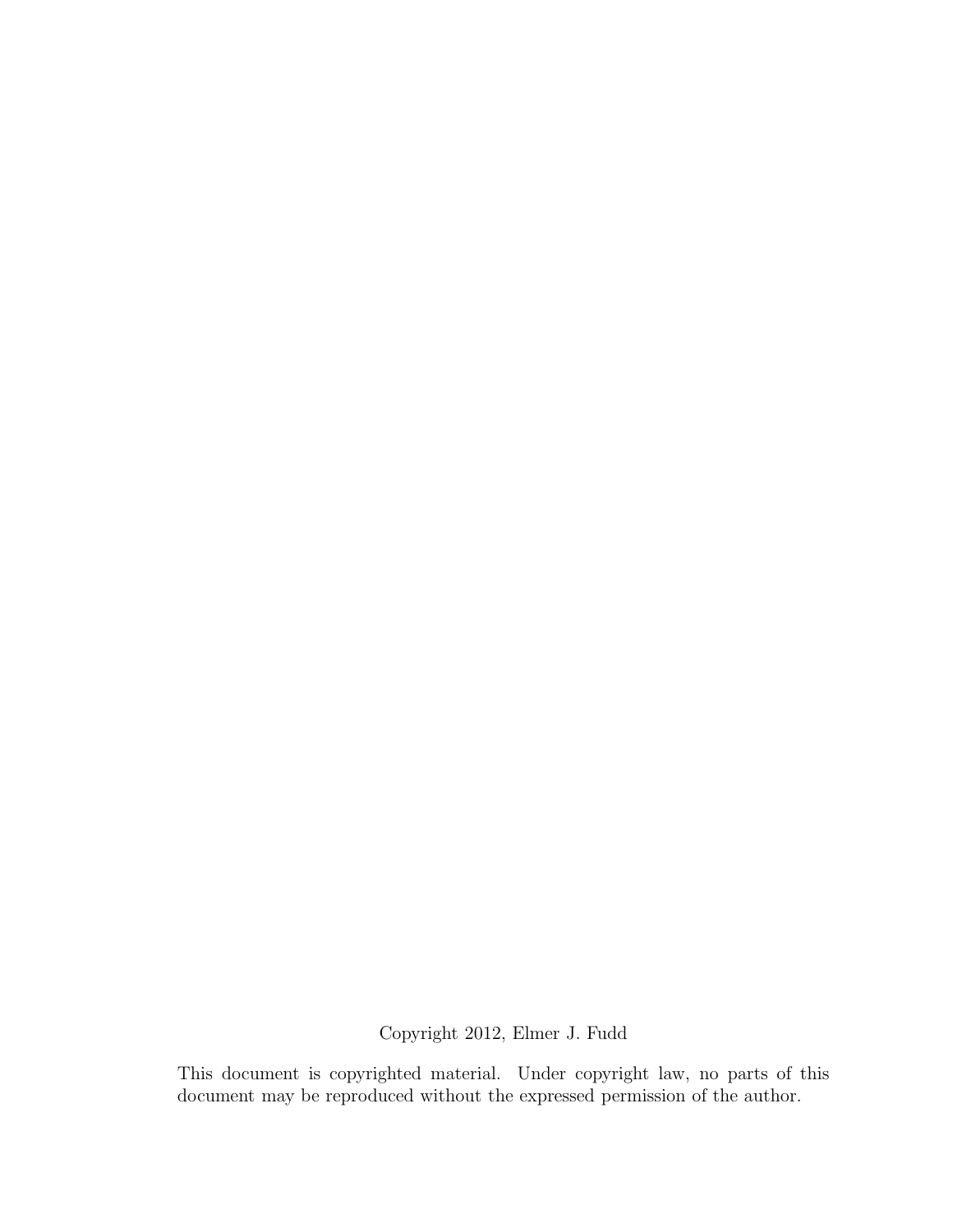An Abstract of

A Game-Theoretic Approach to a General Equilibrium Model with Asymmetric Price Information and No Goods

by

Elmer J. Fudd

Submitted to the Graduate Faculty as partial fulfillment of the requirements for the Masters of Arts Degree in Economics

> The University of Toledo May 2012

[Insert the abstract to your work here]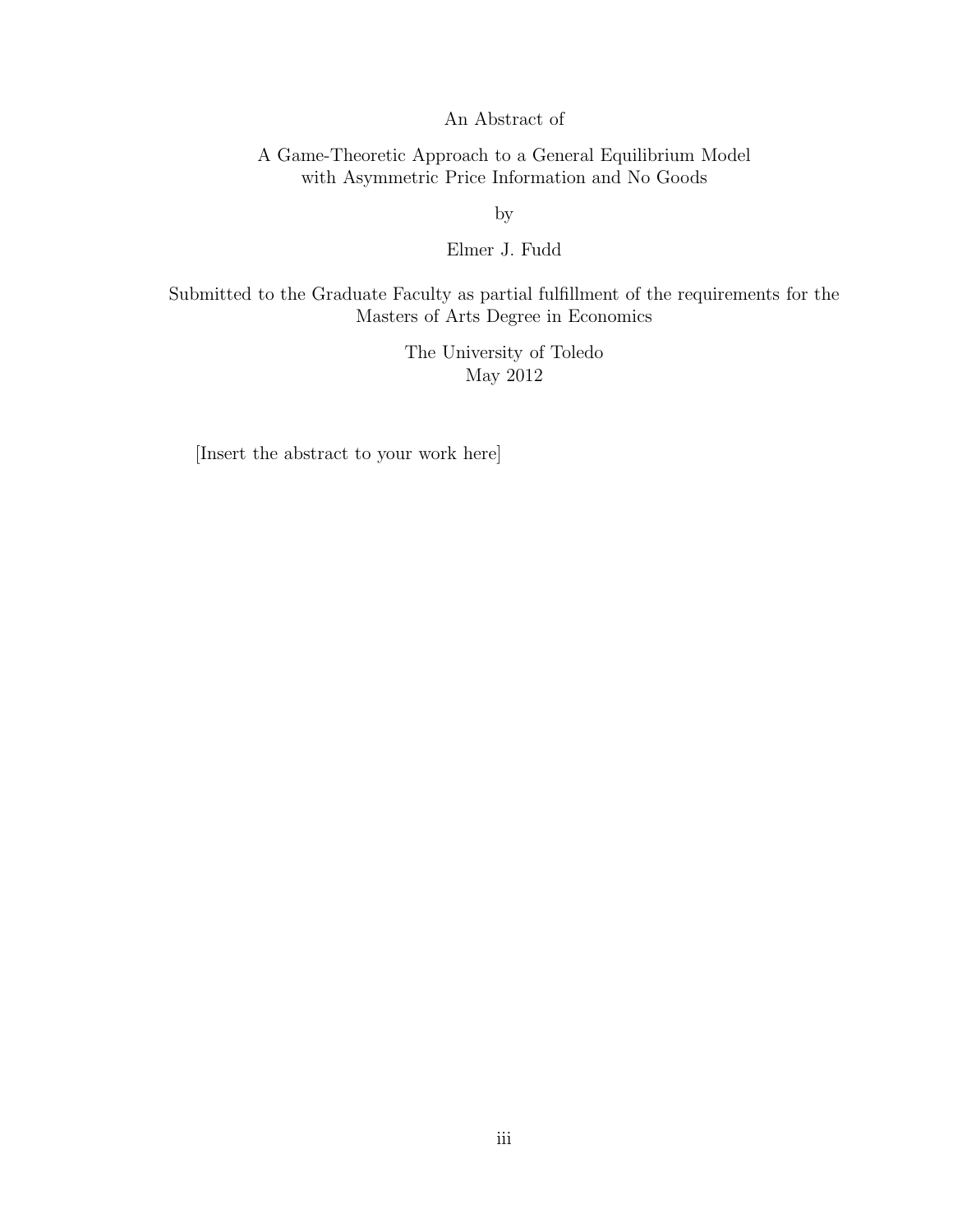[Insert your dedication here]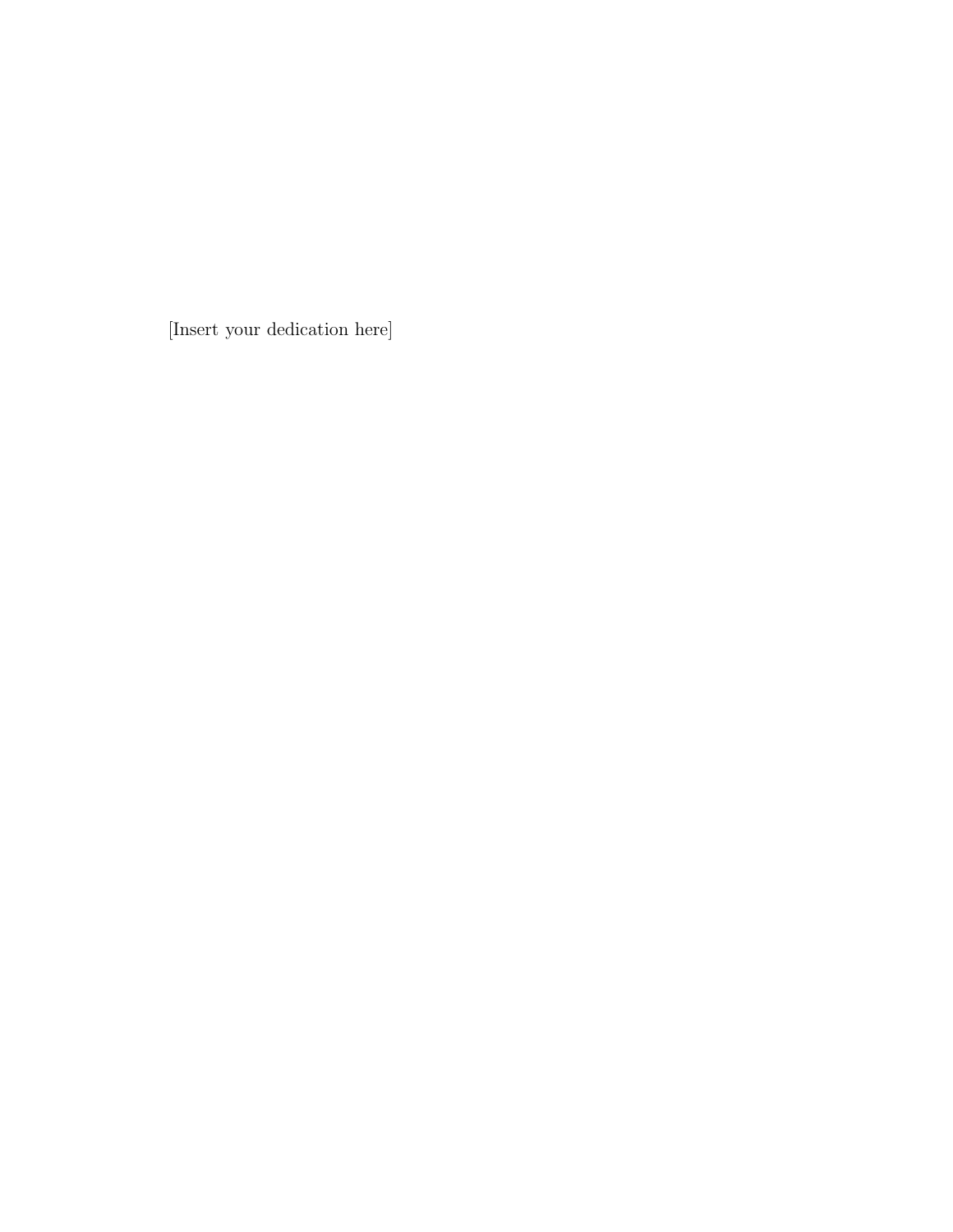### **Acknowledgments**

[Insert your acknowledgements here]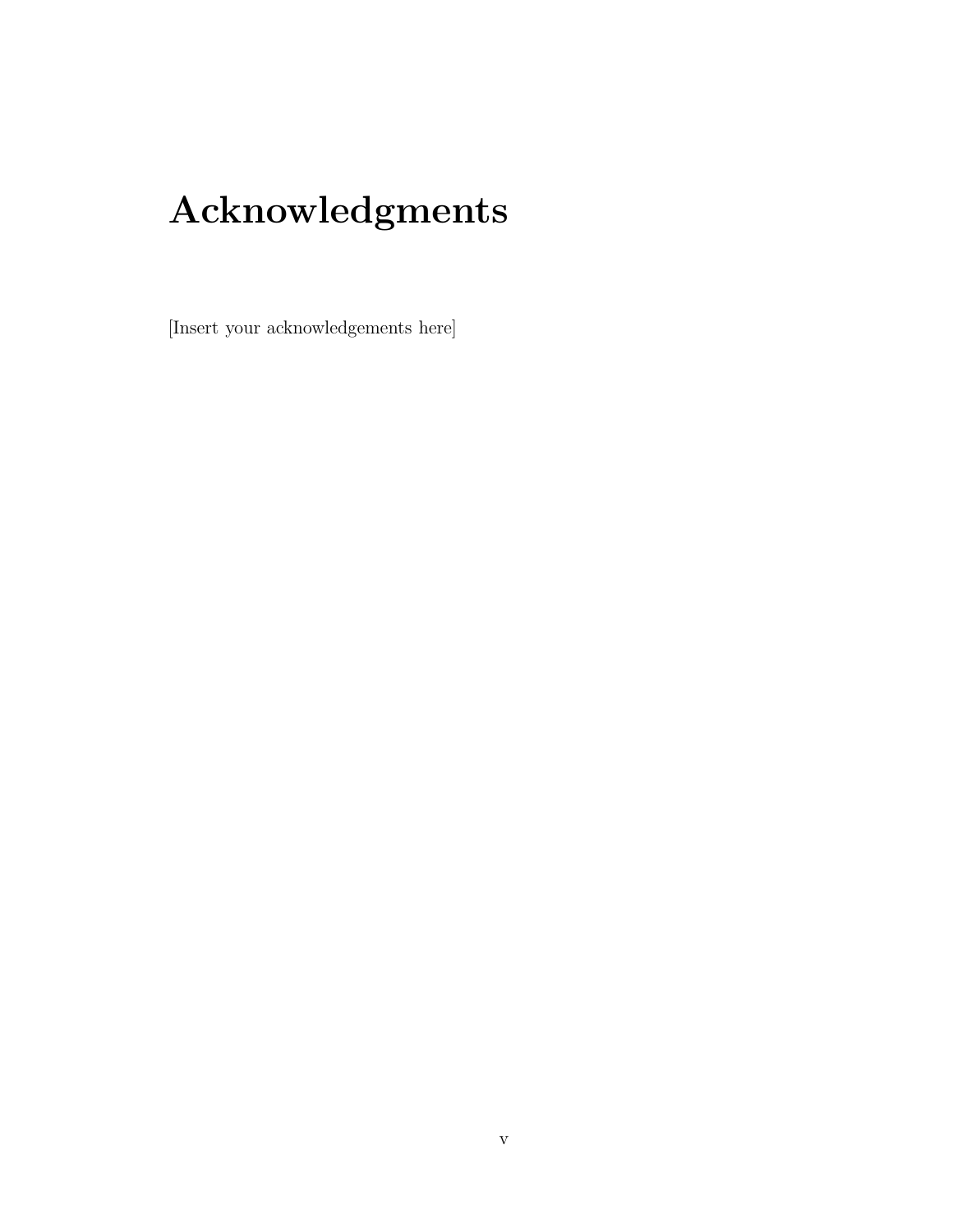### **Contents**

| Abstract                                  | iii                     |
|-------------------------------------------|-------------------------|
| Acknowledgments                           | $\mathbf{V}$            |
| Contents                                  | vi                      |
| List of Tables                            | vii                     |
| List of Figures                           | viii                    |
| List of Abbreviations                     | ix                      |
| List of Symbols                           | $\mathbf X$             |
| Preface                                   | xi                      |
| 1 Insert the Heading to Chapter 1         | $\mathbf{1}$            |
| 2 Insert the Heading to Chapter 2         | $\boldsymbol{2}$        |
| References                                | $\bf{3}$                |
| A Insert the Heading to Appendix A        | $\overline{\mathbf{4}}$ |
| <b>B</b> Insert the Heading to Appendix B | $\bf 5$                 |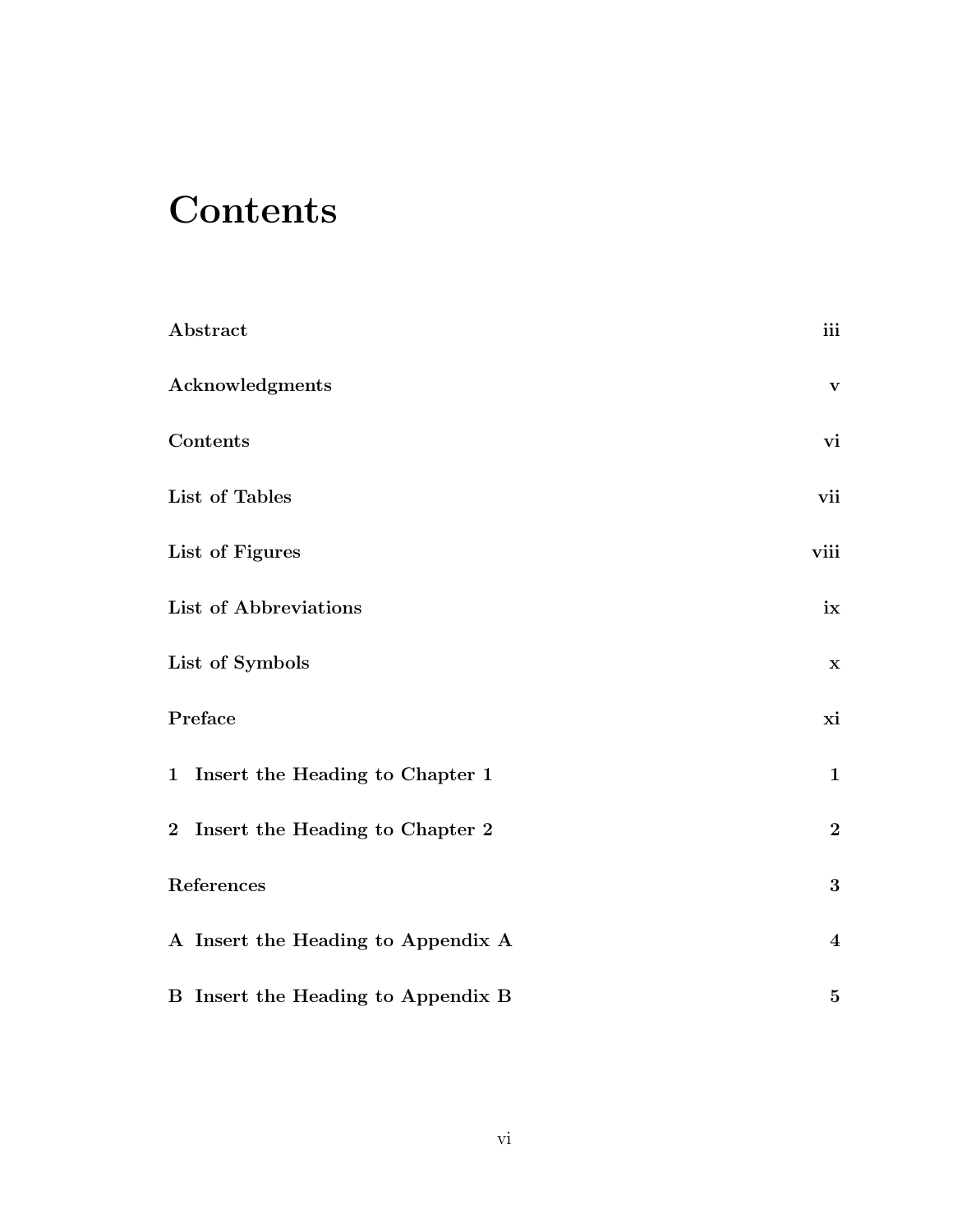### **List of Tables**

|--|--|--|--|--|--|--|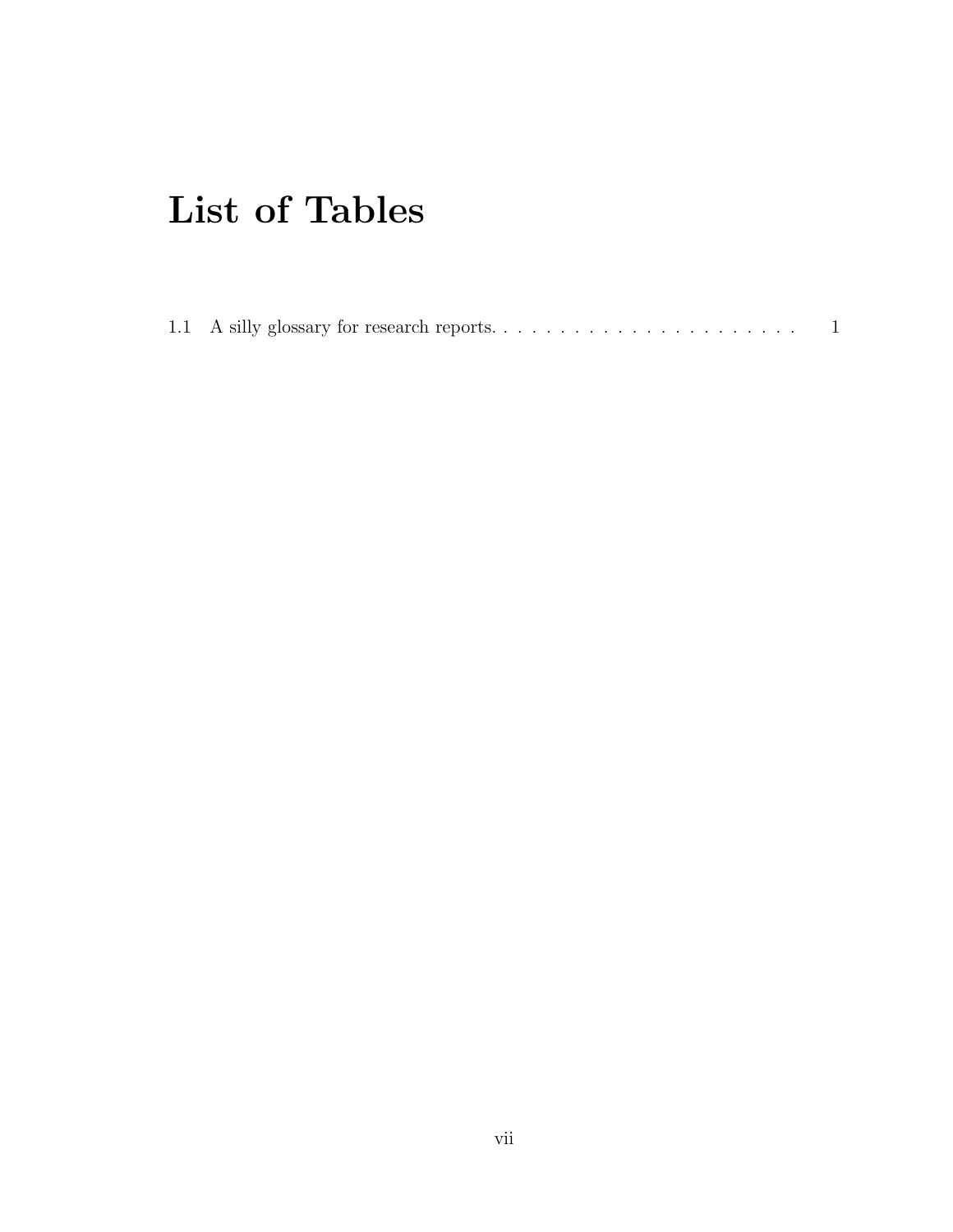# **List of Figures**

|--|--|--|--|--|--|--|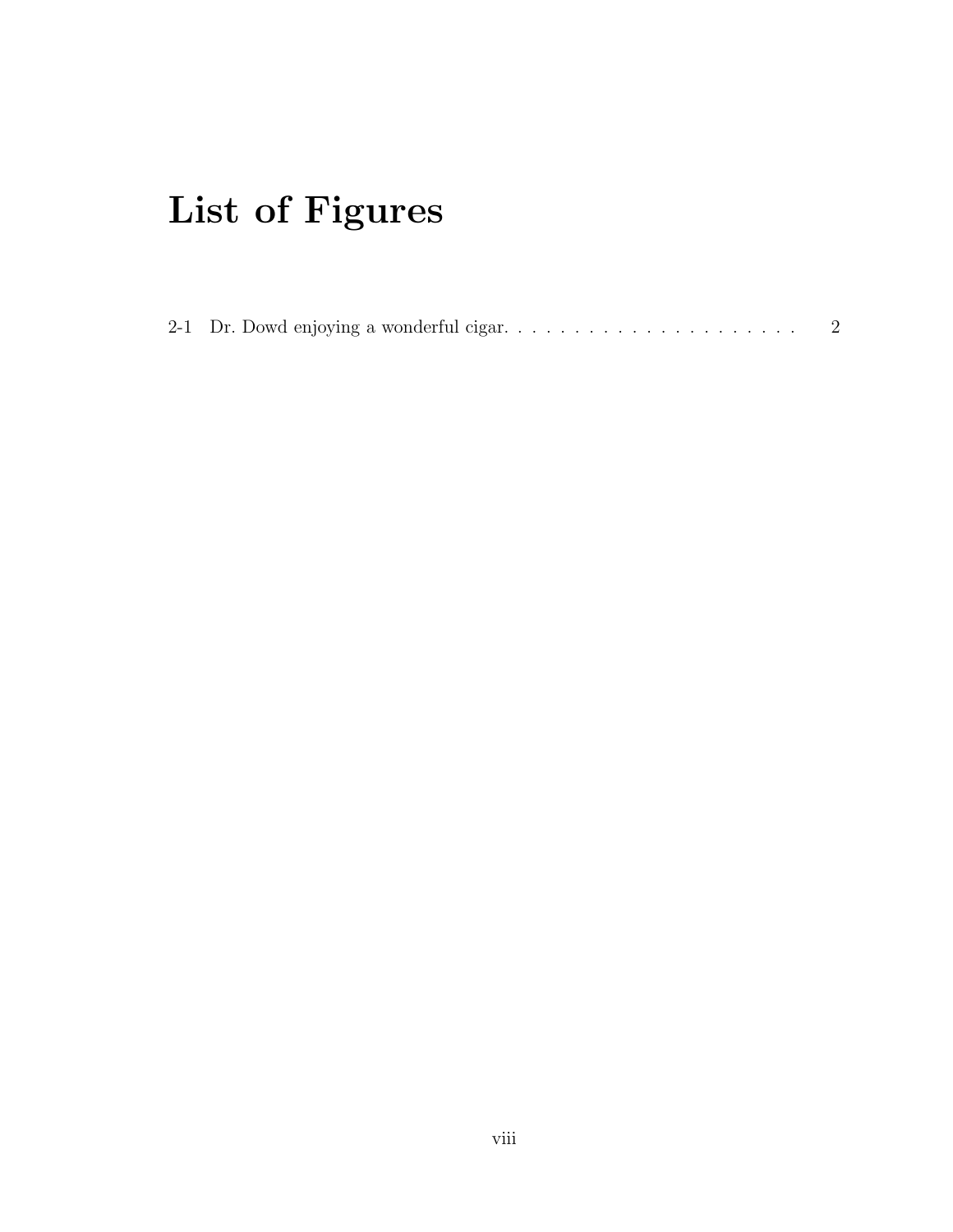### **List of Abbreviations**

|                | breviation "ABBREV"                                        |
|----------------|------------------------------------------------------------|
| $BB$ B.B. King |                                                            |
|                |                                                            |
|                |                                                            |
|                | <i>the Museum of Fine Arts</i> , Boston (Oxford 1931–1963) |
|                |                                                            |
|                |                                                            |
|                |                                                            |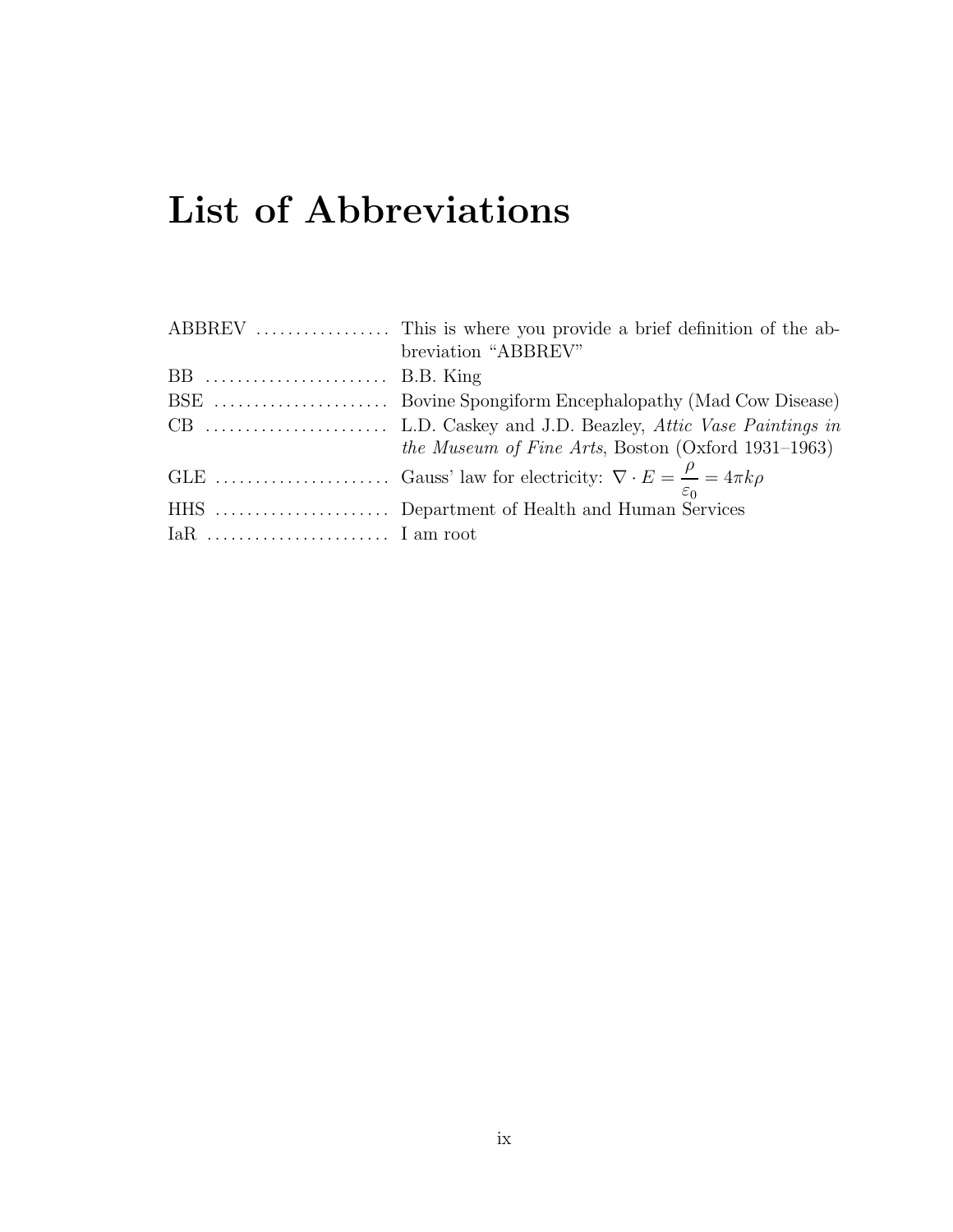# **List of Symbols**

| $\ddagger$ the degree to which the flayrod has gone out of skew on tredel                               |
|---------------------------------------------------------------------------------------------------------|
| $\Delta$ the ratio of the M2 monetary aggregate to the Monetary Base                                    |
| $\alpha$ angle of rotation around internal rotation axis                                                |
| $\beta$ the number of people named "Bob"                                                                |
| $Q$ Tobin's q; the ratio of the market value of installed capital to the<br>replacement cost of capital |
| Y  Gross Domestic Product (adjusted for inflation)                                                      |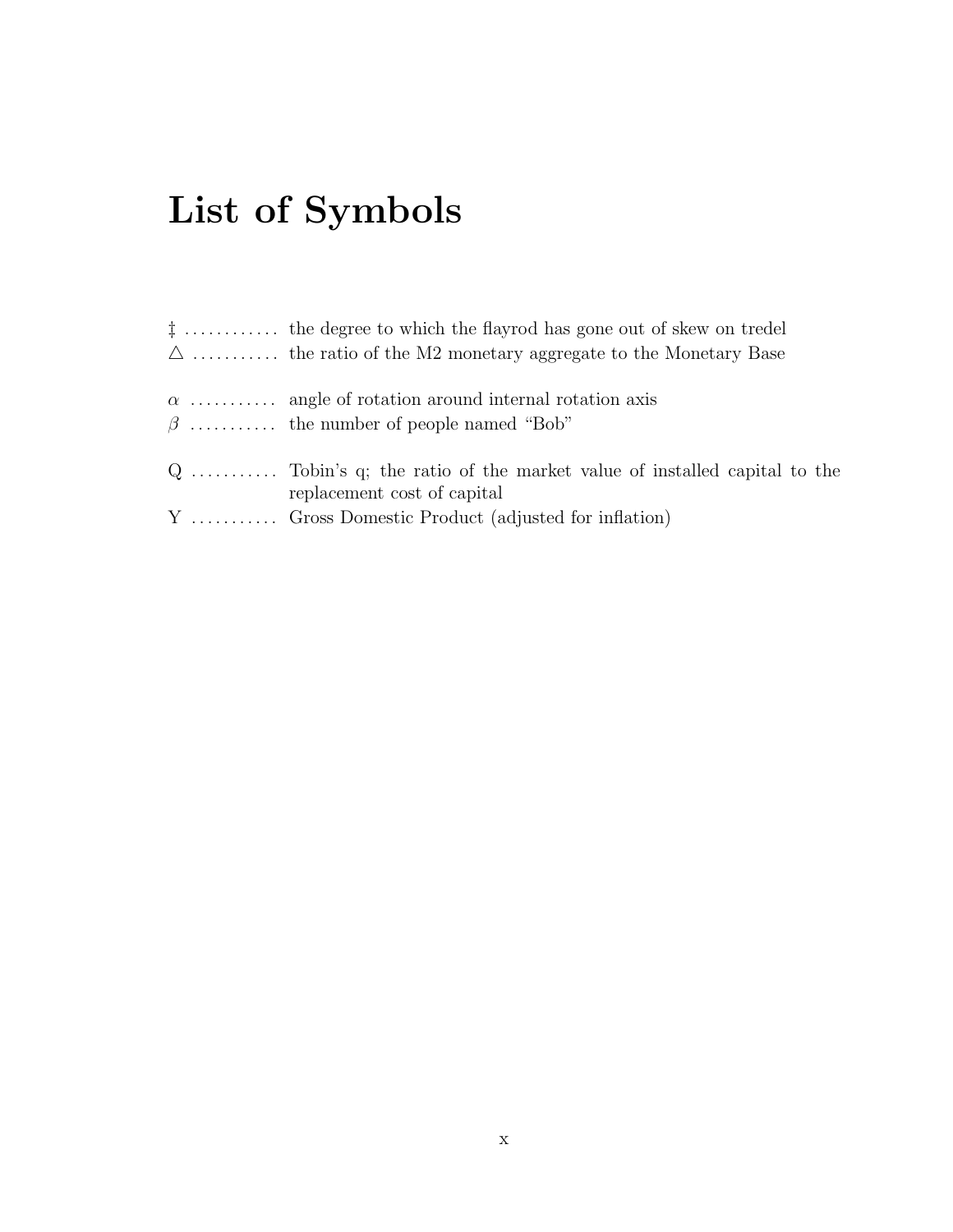## **Preface**

[Insert your preface here]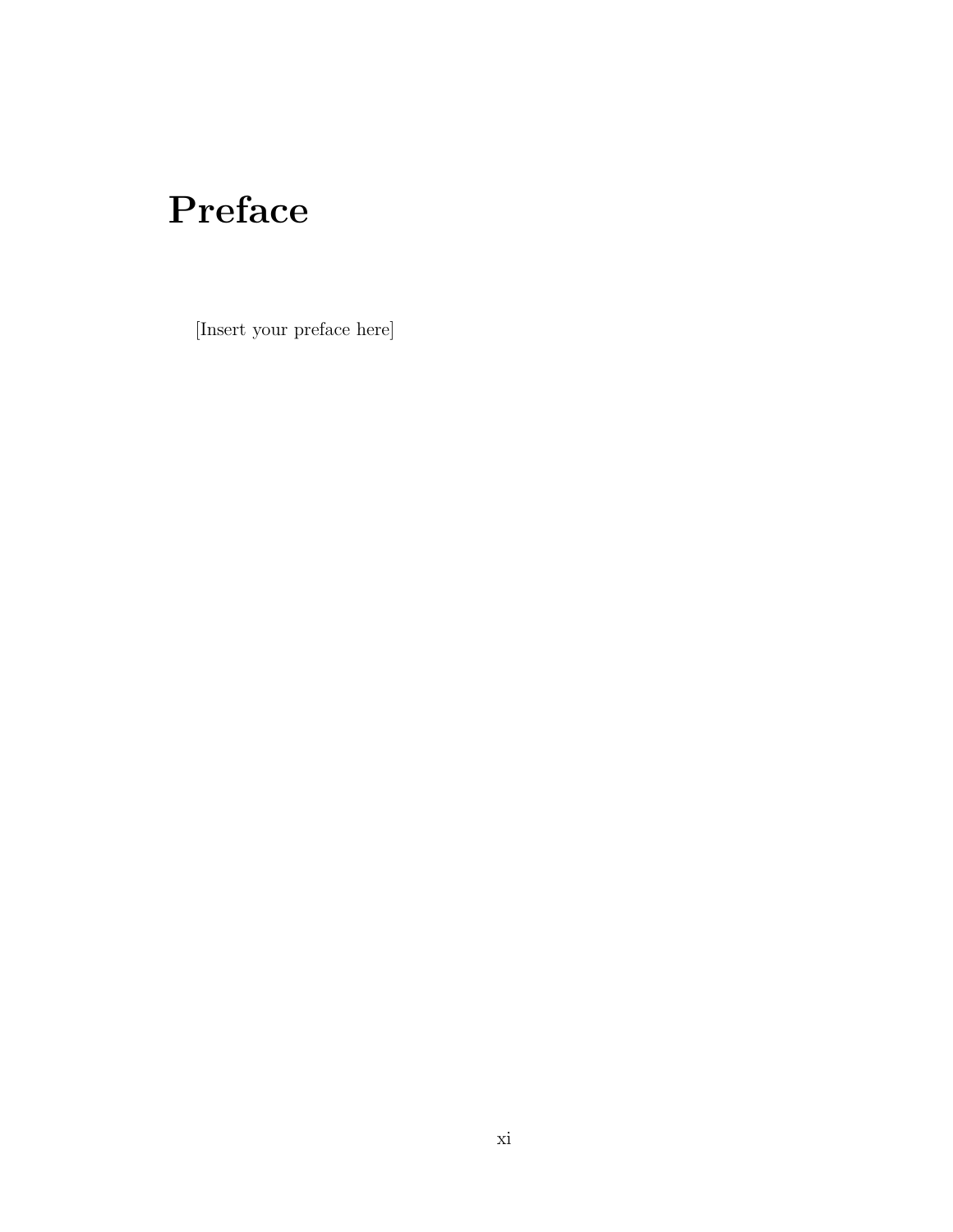### **Chapter 1**

#### **Insert the Heading to Chapter 1**

[ Insert your text to chapter 1 here. A pretend example of a silly table is provided below (i.e., Table 1.1). ]

|  |  |  | Table 1.1: A silly glossary for research reports. |  |
|--|--|--|---------------------------------------------------|--|
|  |  |  |                                                   |  |
|  |  |  |                                                   |  |

| When Professors write                                                                                                                            | they REALLY mean $\ldots$           |
|--------------------------------------------------------------------------------------------------------------------------------------------------|-------------------------------------|
| Typical results are shown                                                                                                                        | The best results are shown          |
| It is generally believed that                                                                                                                    | A couple of other guys think so too |
| Thanks to Al K. Seltzer for assistance Seltzer did the work and Daly ex-<br>and to I.P. Daly for valuable discus- plained what it meant<br>sions |                                     |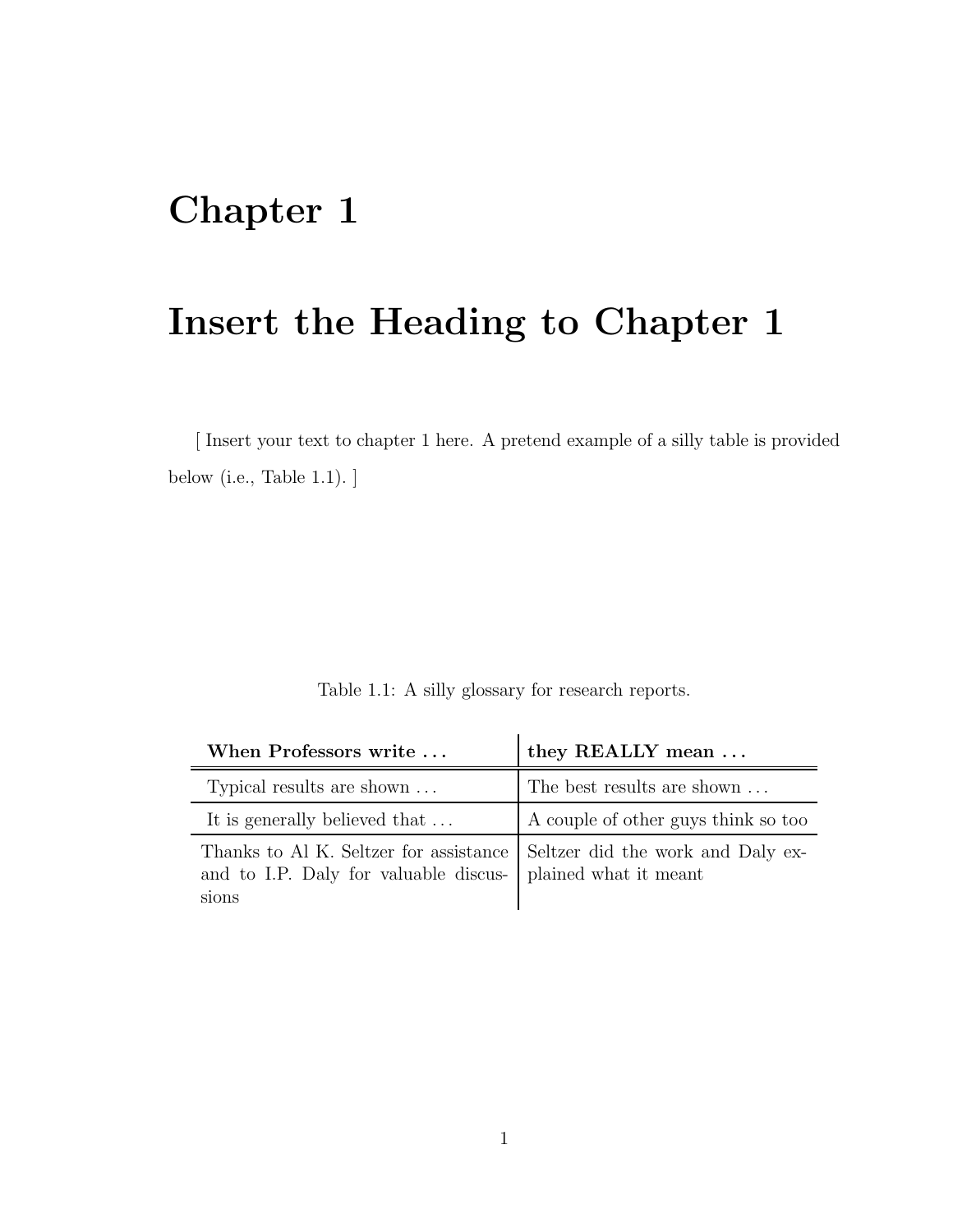#### **Chapter 2**

#### **Insert the Heading to Chapter 2**

[ Insert your text to chapter 2 here. A pretend example of a silly figure is provided below (i.e., Figure 2-1).  $\vert$ 

Let's pretend that instead of this text I provided a figure of myself smoking a most excellent cigar. As long as we're pretending, let's assume that figure shows that I have a really big smile on my face.

OK, the truth is that I wanted to provide an example of a figure to contrast the text in the figure's caption to the text entered as a entry in the *List of Figures*. This difference is controlled through the \caption[]{} command. Appendix B of "Read Me First (v12).pdf" provides a primer for this issue.

Figure 2-1: Dr. Dowd enjoying a wonderful cigar. From the smile on his face we are left to wonder if the cigar is an H. Upmann *Corona Imperial* or a Punch *Rothchild* (with a double maduro wrapper, of course).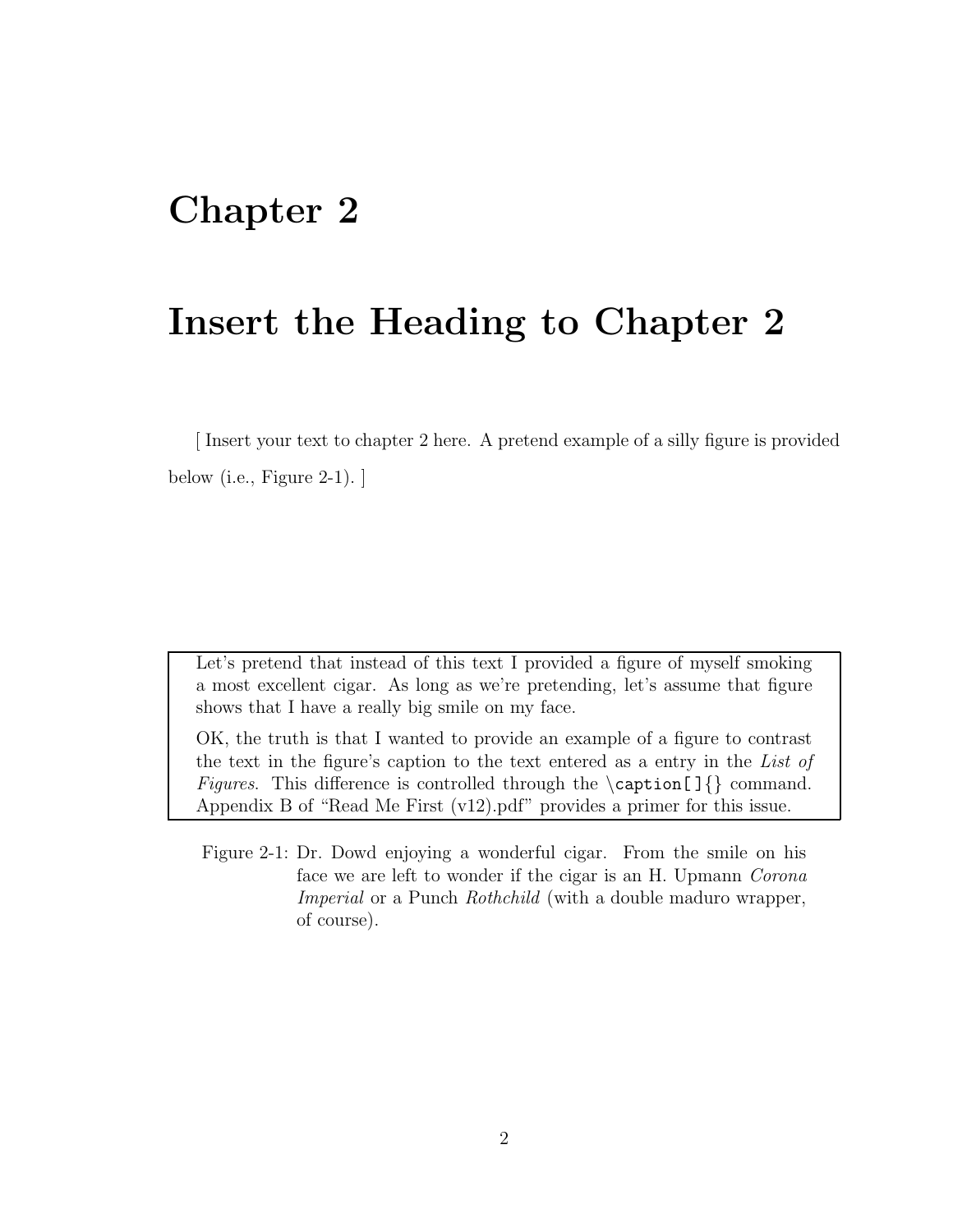#### **References**

First example: references generated by the "single" option

- **Friedman, Milton**, "The Role of Monetary Policy," *American Economic Review*, March 1968, 58(1), 1–17.
- **Keynes, John Maynard**, *The General Theory of Employment, Interest, and Money*, New York: Harcourt Brace Jovanovic, 1936.
- **Smith, Adam**, *An Inquiry into the Nature and Causes of the Wealth of Nations*, Edwin Cannan, ed., London: Methuen & Co., Ltd. 1904.
- **Tobin, James**, "A Dynamic Aggregative Model," *Journal of Political Economy,* April 1955, 63(2), 103–115.

Second example: references generated by the "double" option

- **Friedman, Milton**, "The Role of Monetary Policy," *American Economic Review*, March 1968, 58(1), 1–17.
- **Keynes, John Maynard**, *The General Theory of Employment, Interest, and Money*, New York: Harcourt Brace Jovanovic, 1936.
- **Smith, Adam**, *An Inquiry into the Nature and Causes of the Wealth of Nations*, Edwin Cannan, ed., London: Methuen & Co., Ltd. 1904.
- **Tobin, James**, "A Dynamic Aggregative Model," *Journal of Political Economy,* April 1955, 63(2), 103–115.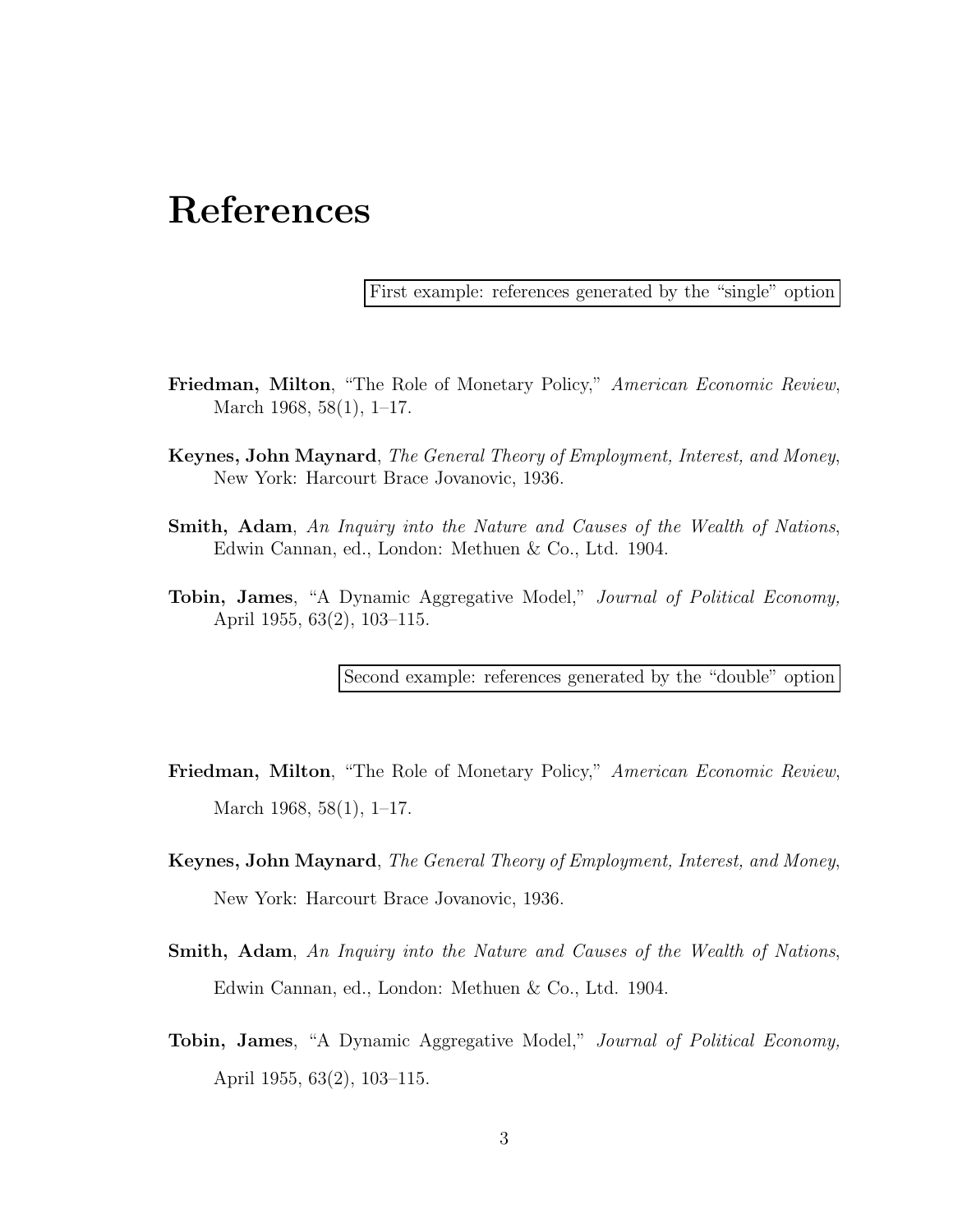### **Appendix A**

### **Insert the Heading to Appendix A**

[Insert text to Appendix A (if appendix is needed)]